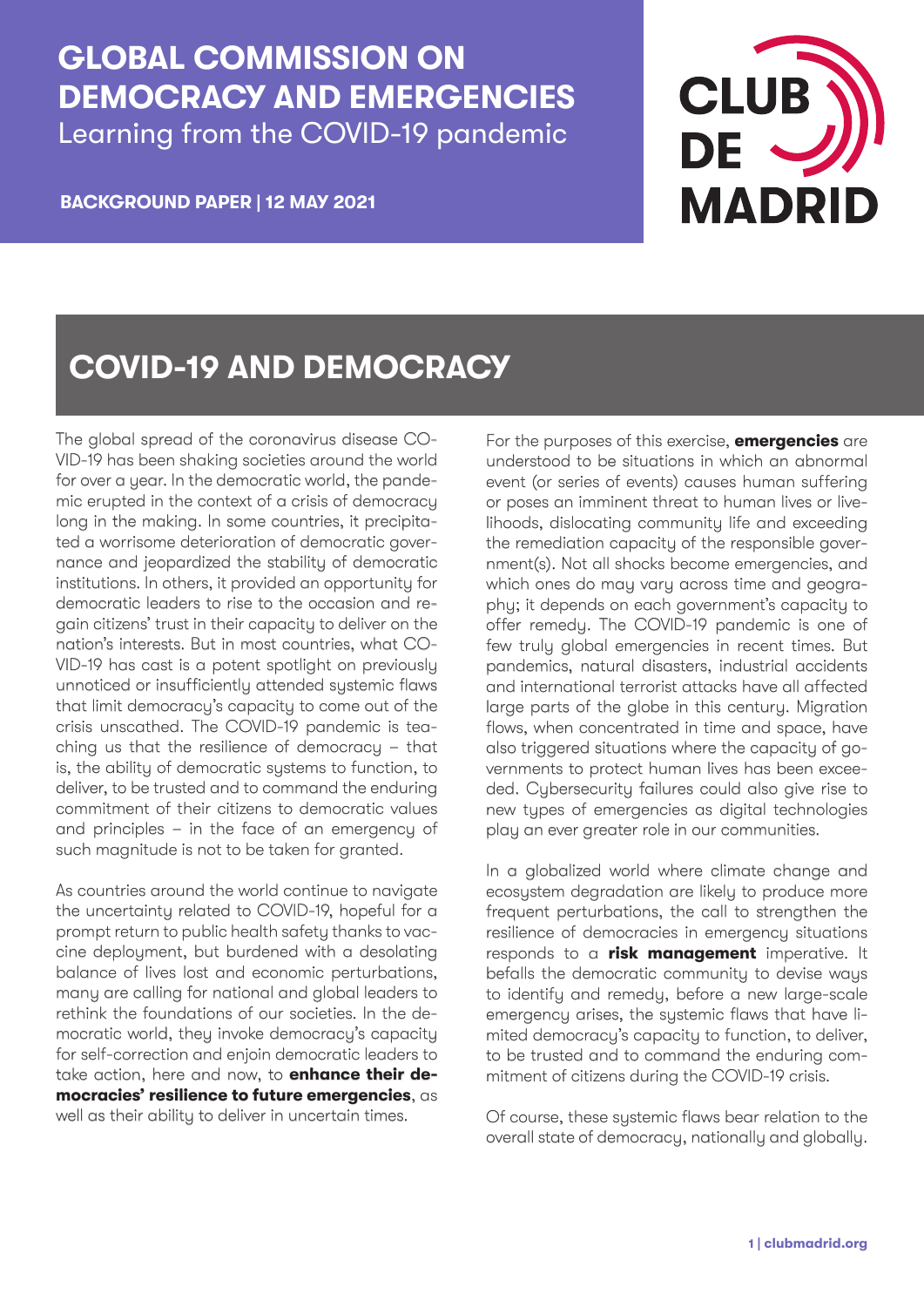

Factors that weaken democratic systems in normal circumstances – like the lack of trust from citizens or the inability to deliver on citizens' needs – only become more debilitating in times of emergency. But among all of democracy's shortcomings, there are a few that, in times of emergency, run the risk of destabilizing the democratic system as a whole. These are the systemic flaws that must, in priority, be remedied to strengthen the resilience of democracy to future emergencies.

The good news is that the global mosaic of democratic systems has produced a wide array of democratic experiences in the ongoing pandemic, and will continue to do so throughout the long recovery process ahead. By analysing certain countries' relative success at upholding democratic values and principles throughout the emergency and recovery phases, identifying good practices, and devising solutions to bridge the most common pressing gaps, the democratic community can build on its own collective democratic experience to meet the titanic task ahead.

In this paper, we will review the impact of COVID-19 on democracy and the many ways in which democracy's resilience is being called into question by the ongoing crisis. This will set the floor for a global, open and dynamic discussion, to take place through 2021 under the auspices of the Global Commission on Democracy and Emergencies, on what political leaders and democracy enthusiasts around the democratic world can do now and throughout the long post-COVID recovery process ahead, to strengthen the resilience of democracy before the next emergency hits.

## **1. COVID-19 and the mechanisms of democracy**

The most obvious impact of COVID-19 on democracy is the immediate perturbation of its fundamental mechanisms. Cabinets, parliaments, courts and electoral authorities have all seen their work affected by the public health emergency.

Much has been written about the **conduct of elections** during the pandemic. In the early months of 2020, most scheduled elections were postponed and the conduct of pre-voting electoral activities, such as voter registration and the training of election officials, was suspended. But a few months later, amidst concerns that election postponement might lessen the legitimacy of governments running beyond their term, more and more electoral authorities started considering alternative ways to conduct elections without jeopardizing public health. According to International IDEA's [research](https://www.idea.int/news-media/multimedia-reports/global-overview-covid-19-impact-elections), as of December 2020, at least 40 national elections or referenda had been postponed due to COVID-19 and 79 had been held. In many countries, questions related to voter safety, voter turnout and the integrity of special voting arrangements (such as early voting or postal voting) were hotly debated. The material possibility for political parties to campaign and canvass amidst lockdowns and social distancing requirements, and for vulnerable groups of citizens – such as infected, at-risk and self-isolating persons – to exercise their right to vote was also debated far and wide. While the use of digital technologies opened new avenues for political campaigning and voter education on electoral procedures, it also raised questions regarding the electoral inclusion of communities on the low side of the digital divide.

#### **A Case in Point: Republic of Korea**

In April 2020, the Republic of Korea became the first country to hold national elections during the COVID-19 pandemic, and a shining example of electoral good practice. The elections were carefully planned through extensive consultations between the National Election Commission, the Ministries of Health and Interior, and National Centres for Disease Control. Strict protocols and sufficient protective equipment were put in place, and special voting procedures were developed to allow for increased social distancing at voting stations. Well-informed voters turned out in the highest number in three decades, and no new COVID-19 cases were reported to have been directly linked to the elections.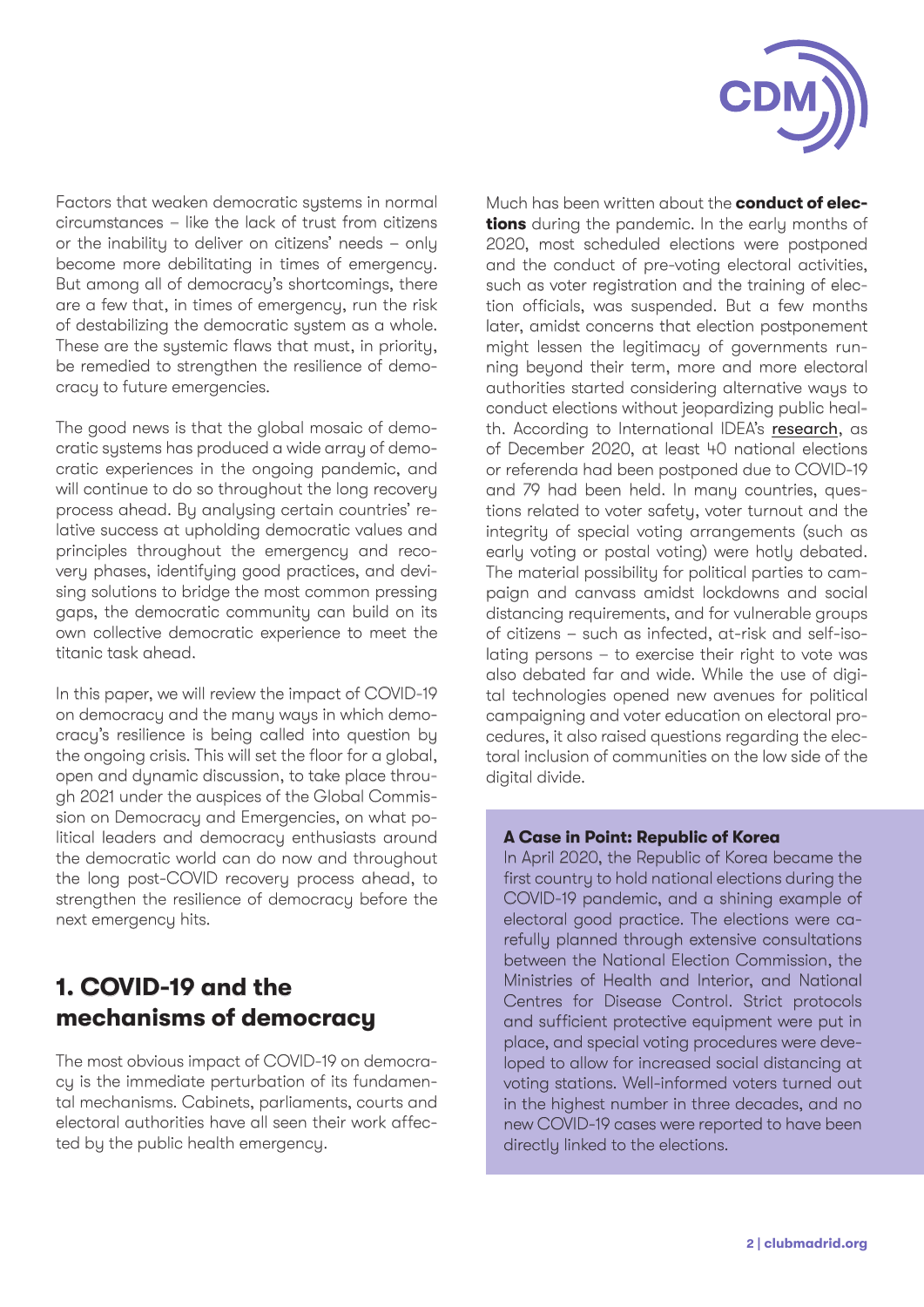Where decisions surrounding the electoral process were made with political consensus, effectively communicated to the public and matched with sufficient funding, elections were conducted successfully despite the public health context. But elections held without political consensus as to their timing and methods, without adequate voter information, or without sufficient funding for their safe conduct, were met with lower voter turnout and lower perceived legitimacy.

Public health measures involving physical distancing and confinement have also been affecting the work of **parliaments** around the world, pitching the imperative to protect their members and staff against the need to continue debating, passing laws and scrutinizing government action through the pandemic. The [Inter-Parliamentary Union](https://www.ipu.org/news/news-in-brief/2020-04/how-run-parliament-during-pandemic-q-and) divides the approaches adopted in different countries in three broad categories. Some Parliaments have continued to meet in person with some adjustments aimed at respecting physical distancing, such as holding fewer sittings, with fewer participants or in larger venues. Others have moved their activity online, in many cases adopting new laws, procedures, technologies and security systems to provide a legal and material basis for remote parliamentary activity. And yet others have suspended their activity altogether, taken early recess or instituted a special committee to sit on behalf of the House.

#### **A Case in Point: Australia**

In April 2020, the Australian Senate established a Select Committee on COVID-19 to oversee the government's response to the pandemic. The Committee's effectiveness at scrutinizing government action and engaging with citizens shows the importance of legislative oversight in emergency situations. In its first six months, the Committee had received 463 submissions, held 35 public hearings (online), and submitted hundreds of questions to government agencies. Its influence was felt in key pieces of COVID-19 legislation, including laws on contact tracing and employment support.

In most countries, limitations on parliamentary activity have come hand-in-hand with the expansion of executive powers through the declaration of a state of emergency or the granting of **exceptional powers** to the government. Where these exceptional powers have been targeted, proportionate and provisional, they have generally been accepted as reasonable measures to provide an effective response to the public health emergency. But where they have been broad, excessive or designed without a sunset clause, they have cast a shadow of doubt on the rule of law. According to the [Office](https://www.ohchr.org/Documents/Events/EmergencyMeasures_COVID19.pdf) [of the UN High Commissioner for Human Rights](https://www.ohchr.org/Documents/Events/EmergencyMeasures_COVID19.pdf), sunset or review clauses are a fundamental element of an emergency response that respects human rights. Yet the Westminster Foundation for Democracy's [Pandemic Democracy Tracker](https://eur03.safelinks.protection.outlook.com/?url=http%3A%2F%2Ftracker.wfd.org%2F&data=02%7C01%7CRosie.Frost%40wfd.org%7C4c9b9401155d4626d64208d85339c2a8%7C4aeb014672a44d4e903f93bf7aab25dc%7C1%7C0%7C637350854833998646&sdata=utdCyuq952pYO10JEQJi2BeW2TpZJd2tbEdAFhosekM%3D&reserved=0), which monitored the democratic quality of COVID-19 responses in the first six months of the pandemic in 33 countries, reports that almost half of them did not attach a sunset clause to their emergency legislation.

#### **A Case in Point: South Africa**

On 15 March 2020, South Africa declared a State of Disaster, under the Disaster Management Act (2002), giving the Executive exceptional powers to limit fundamental rights in the interest of the country's COVID-19 response. Opposition parties challenged the declaration, denouncing the lack of parliamentary oversight over the duration and extension of the State of Disaster, as well as the policy measures taken under its cover. A private member's bill, tabled in October 2020, is now under consideration to amend the Disaster Management Act (2002) to give the National Assembly oversight over disaster response and make public debate a necessary condition before a State of Disaster can be extended.

In several countries, the unequal or excessive enforcement of lockdowns, curfews and limits on public gatherings has raised concerns, often affecting neighbourhoods where vulnerable communities or political scapegoats are concentrated. In others, government decisions on exceptions to emergency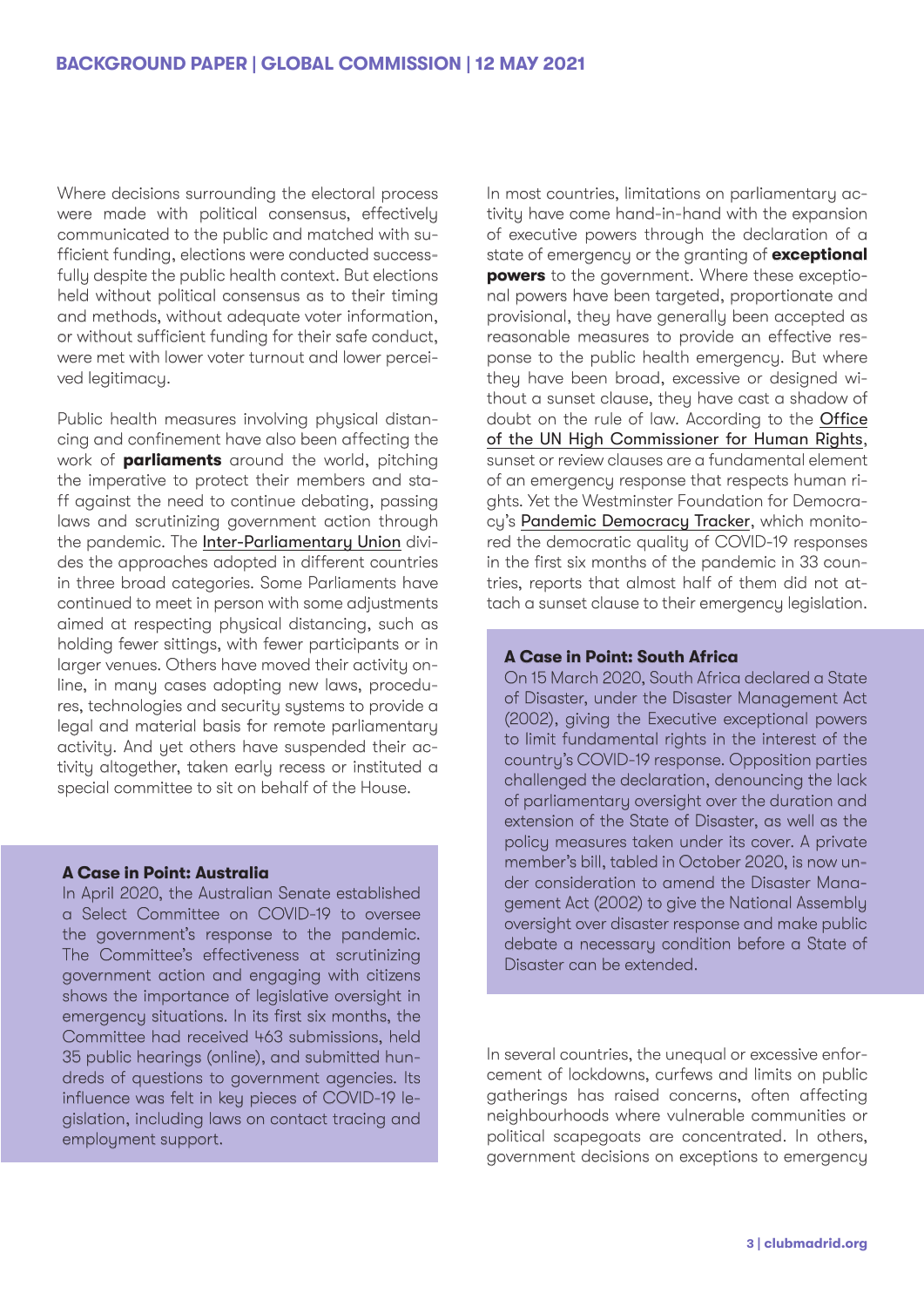

measures to permit certain public gatherings – including religious ceremonies, cultural and sports events – has led to accusations of bias or discrimination in decision-making. The lack of oversight has, it appears, made room for emergency measures and enforcement instruments that have not at all times respected legal provisions and democratic standards.

#### **A Case in Point: New York City**

In Spring 2020, the New York Policy Department came under criticism as reports emerged that officers' enforcement of social distancing had disproportionately targeted black and Hispanic neighbourhoods. City-wide, in the first two months of the pandemic, Black people made up 68 percent of those arrested for violating social distancing, with Hispanic people making up another 24 percent.

Countries around the world have also called upon the **military** to support civilian public health and law enforcement agencies in functions related to the COVID-19 response, from setting up emergency healthcare posts to enforcing lockdowns and curfews. In many countries, these military interventions were welcomed as necessary logistical support to

#### **A Case in Point: Sri Lanka**

The Sri Lankan military has been at the frontline of the country's COVID-19 response since March 2020, just a week after the confirmed national case. The National Operation Centre for Prevention of COVID- 19 Outbreak is military-led, and the army has been called upon to fulfil numerous COVID-19 related functions, from policy coordination to contact-tracing, lockdown enforcement and running quarantine centres. While military logistical support to civilian health authorities may have been justified, a strong intervention by a military tarnished by a track record of human rights abuses, in the midst of ethnic and political tensions, posed an immediate and long-term risk to peace and stability in the country.

civilian authorities and managed with strict respect for the rule of law. In others, however, the expanded role of the military was reminiscent of past periods of autocratic rule and raised questions regarding adherence to the rule of law and democratic standards for human rights protection.

Even in countries where the expansion of executive powers and related enforcement measures has abided by democratic standards, their extension in time – through reiterative renewals or long sunset clauses – has drawn mounting criticism. As the pandemic reached its second and third wave, a growing number of voices started calling for a return to normal democratic procedures for law-making and policy-making, as these subsequent phases of the crisis, while critical, could no longer be deemed unexpected. In some countries, criticism over the continuation of emergency powers has come from within the political class or academic elite. But in others, emergency fatigue has led growing numbers of citizens to disregard the norms adopted under expanded executive powers, in some cases leading to episodes of radical civil disobedience.

#### **A Case in Point: The Netherlands**

The introduction of a curfew, as part of the measures adopted by the Dutch government to curb the spread of new variants of COVID-19 in January 2021, has prompted a wave of violent protests across the country. In various cities, protests have given rise to the destruction of public infrastructure, car burning and looting. Anti-curfew groups on social media have promoted an anti-establishment attitude and general anger toward politicians, the police and journalists.

Finally, the perturbations occasioned by COVID-19 have also affected the functioning of **judiciary power**. In most countries, public health measures such as lockdowns and social distancing rules have slowed down, if not halted, the work of tribunals, lawyers and legal assistance services. While many judiciary institutions have adopted innovative approaches to provide minimum services remotely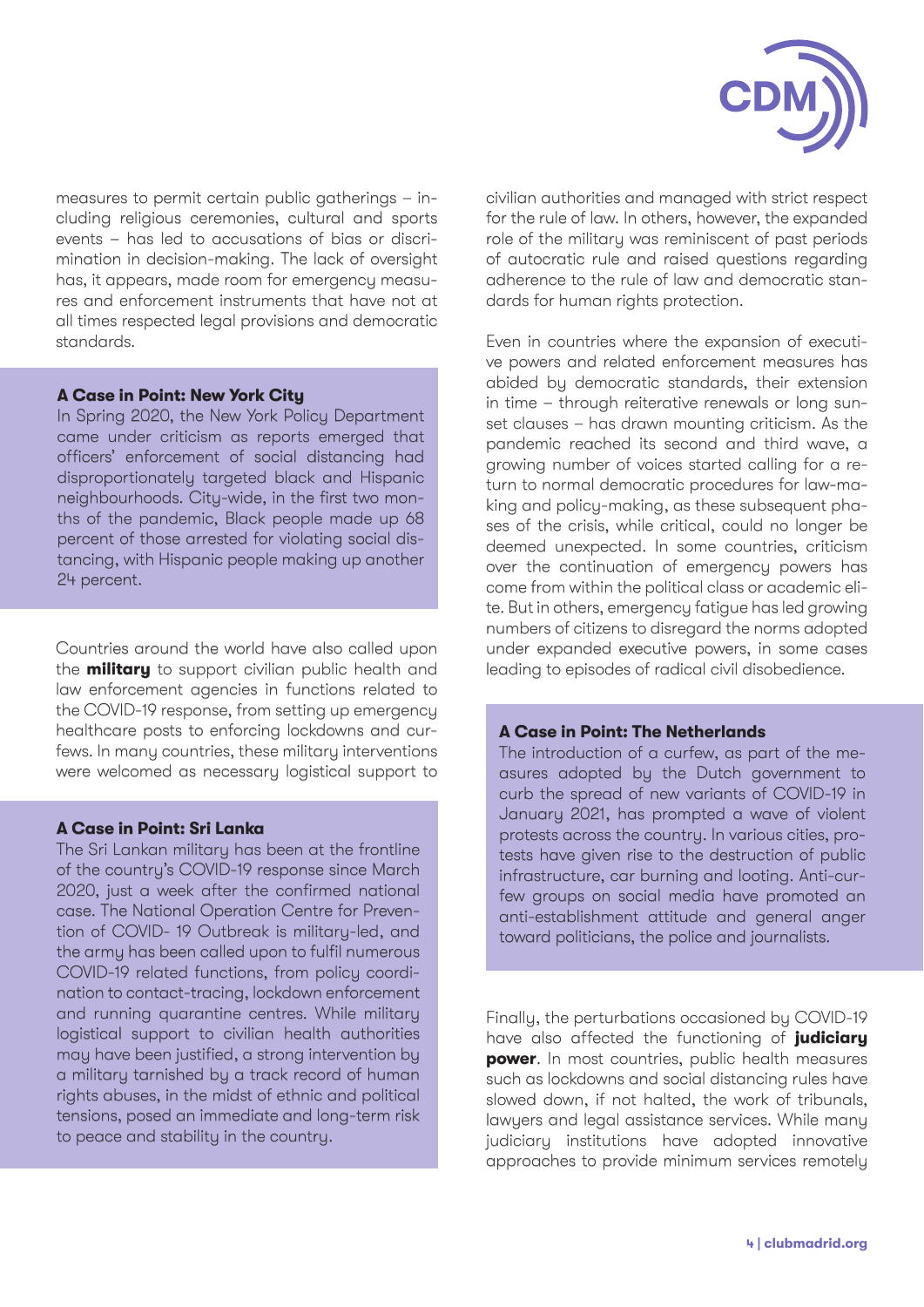or under alternative arrangements, access to justice has been significantly impaired at a time when COVID-19 has pushed up the demand for legal services in civil matters such as housing, employment, debt, social benefits and inheritance. The material possibility for citizens to claim their rights in court, including in feuds against the government, has been found hampered all around the world.

## **2. COVID-19 and fundamental rights**

While the pandemic may have prompted a rise in legal needs in various areas of law, reflections on democratic resilience are most concerned with its impact on fundamental rights.

The very first fundamental rights that COVID-19 has been threatening around the world is the **right to life and to the enjoyment of the highest attainable standard of physical and mental health**. States' ability to protect their citizens' rights to life and health, without discrimination of any kind (including on the basis of race, socio-economic status and age), has been jeopardized by the rapid spikes in healthcare needs occasioned by COVID-19, surpassing the capacity of numerous countries' healthcare systems. How well each country performed in protecting its citizens' right to life and health – in effectively protecting them from COVID-19 and its complications, and effectively deploying treatment

#### **A Case in Point: Germany**

Germany's experience of COVID-19 shows the benefits of long-term investment in healthcare. At the onset of COVID-19, Germany had 34 critical care beds per 100 000 inhabitants – a very healthy figure compared to Spain's 9.7 and Japan's 5.2. Unlike many other countries, Germany was able to face the first wave of COVID-19 without habilitating new spaces for COVID-19 patients, nor adopting a triage system that would leave any patients without a high standard of care.

and vaccination solutions as these have become available – certainly has depended on numerous factors, but the importance of prior investment in healthcare capacity, including primary healthcare services, cannot be denied. Treatment facilities, medical equipment and health-care workers can hardly be improvised, and their ready availability when COVID-19 began has strongly conditioned each country's response.

Another critical factor in protecting the rights to life and health is the efficiency of the measures taken to stop the spread of the virus, often to the detriment of other fundamental rights. Whether permitted under the normal legal framework or adopted under emergency powers, various policy measures taken by governments around the world have limited civil and political rights in ways rarely seen in democratic countries, in order to protect the rights to life and health.

Lockdowns, curfews and limits on public gatherings have been adopted in most countries, limiting **freedom of movement and association** – a measure largely considered justified if it is targeted and proportionate; effective if it is communicated broadly, clearly and timely; and fair if it is enforced equally among all social, political and identity groups. In many cases, however, these conditions were not met. The [Office of the High Commissioner for Hu](https://www.ohchr.org/EN/NewsEvents/Pages/DisplayNews.aspx?NewsID=25788&LangID=E)[man Rights](https://www.ohchr.org/EN/NewsEvents/Pages/DisplayNews.aspx?NewsID=25788&LangID=E) also regrets the general lack of consultation with civil society organizations in the process of designing and periodically reviewing those measures, and the poor communication to citizens of their justification and practical implications.

Beyond their impact on the everyday life of individuals, restrictions to Articles 12 and 21 of the International Covenant on Civil and Political Rights (ICCPR) have also been limiting the possibility for **political parties** to engage with their base, for civil society organizations to connect with their grassroots, and for social and interest groups to manifest their support or opposition to government action through peaceful demonstrations. While alternative methods of engagement – Zoom meetings, live streaming, instant messaging and online petitions – have quickly become household tools for politi-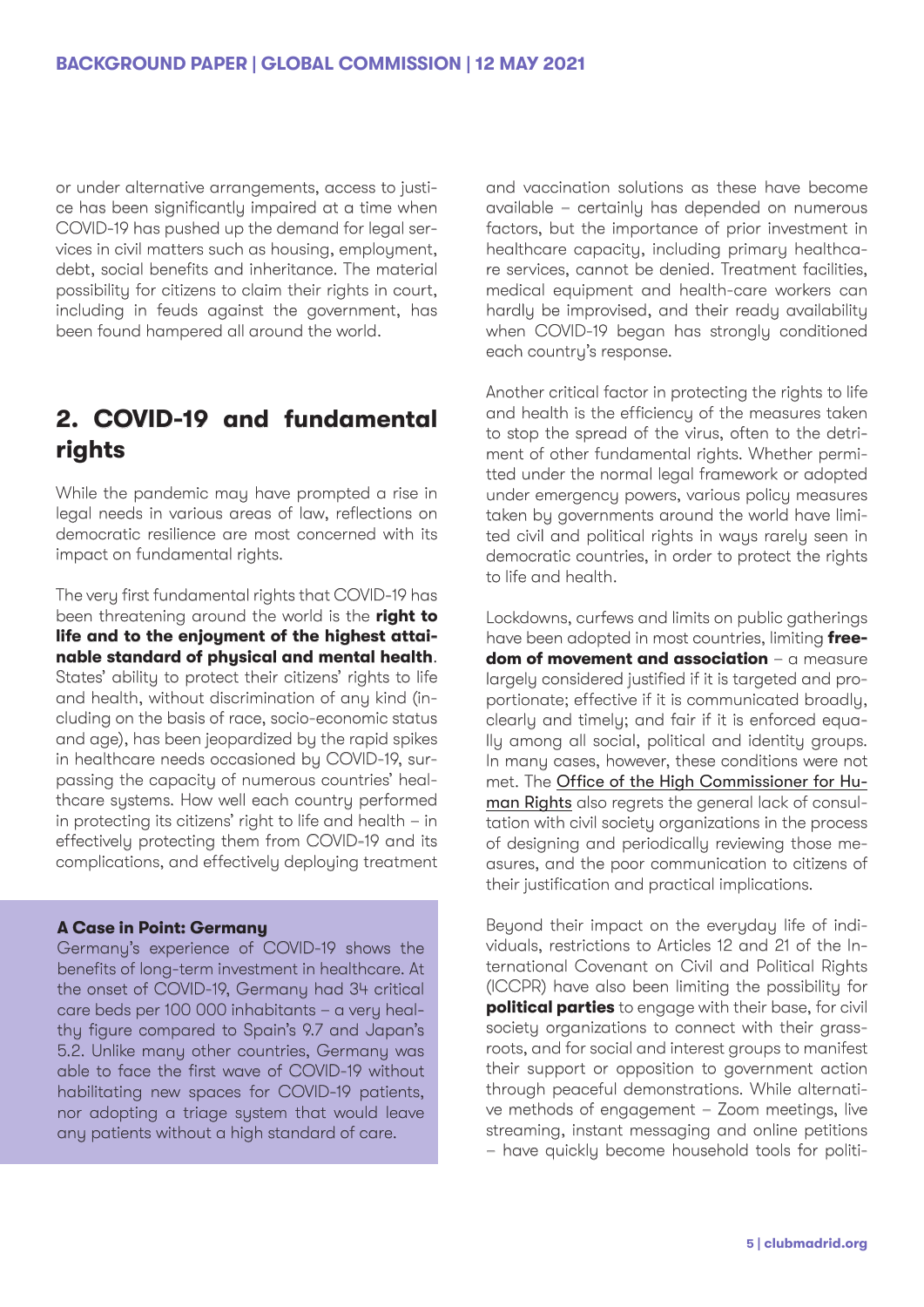

cal, civil and social engagement, little attention has been paid to ensure equal access for all.

#### **A Case in Point: Mali**

In the 2020 legislative elections in Mali, COVID-19 deprived political parties of usual campaign instrument: rallies, door-to-door canvassing and town hall meetings were restricted by lockdown and social distancing norms. The possibility of online campaigning was also limited: only 24 percent of the country's population has internet access, and 8.5% uses social media. In a shining example of innovation, political parties resorted to the use of SMS and community radios to communicate their political programmes and mobilize voters.

In many countries, restrictions were also imposed on **freedom of speech and freedom of information**  at different moments of the pandemic. Faced with an infodemic that was jeopardizing the efficiency of government response to the public health emergency, undermining trust in government institutions and exacerbating social divides, various governments across the democratic (and non-democratic) world have taken steps to restrict the circulation of false information. Rapid response units have been formed, cracking down on fake news, fake experts, scapegoating and conspiracy theories. In some cases, information control instruments have also targeted non-digital media and journalists, and gone beyond the pursuit of fake news to also restrict criticism of the government's response to COVID-19.

In other countries, governments have pushed the responsibility of identifying and controlling **disinformation** to technological platforms, many of which have been relying heavily on automated tools to identify and remove false content. In the context of rapidly evolving scientific knowledge about the virus, as the "truth" and recommendations communicated by elected leaders and senior public officials themselves kept changing, and in the lack of an adequate legal framework for information control in the digital space, many of these

measures have been falling in a grey zone between the precautionary principle and unlawful censorship. In April 2020, a group of 75 civil society organizations, think tanks and digital rights experts issues an [open letter](https://www.article19.org/resources/coronavirus-75-organisations-call-on-social-media-platforms-to-preserve-publish-content-moderation-data/) calling upon the technological platforms to make their content moderation data public – an indirect approach to put a check on censorship without allowing disinformation to circulate unhindered.

#### **A Case in Point: Ethiopia**

In March 2020, the Ethiopian government adopted a Hate Speech and Disinformation Prevention and Suppression Proclamation, which criminalises hate speech and the spreading of disinformation by broadcasting, print or social media, with possible fines and imprisonment in case of infraction. The first person charged under this law was an established journalist – a magazine column contributor and weekly host on Tigray TV - detained for publishing a critical report of the government's COVID-19 response on his Facebook and YouTube channels.

Provisions limiting public **access to government information** have also been adopted in numerous jurisdictions in the wake of the pandemic. In others, access has been limited de facto by a reduced capacity of government bodies to respond to information requests. While not necessarily motivated by a desire to obscure the facts, these restrictions have cast a shadow of doubt on the accuracy and completeness of the information willingly shared by governments, thereby eroding trust and undermining the efficiency of their policy responses.

The collection, sharing and monitoring of individual information, however, has significantly increased since the onset of the pandemic, raising concerns around the **right to privacy**. Digital applications for contact tracing and health monitoring – many of which have been developed and promoted by national governments – have been collecting vast amounts of personal data about individuals, often without appropriate safeguards for data protection. While [technological experts](https://www.wired.com/story/internet-freedom-covid-19-2020/) tell us that it is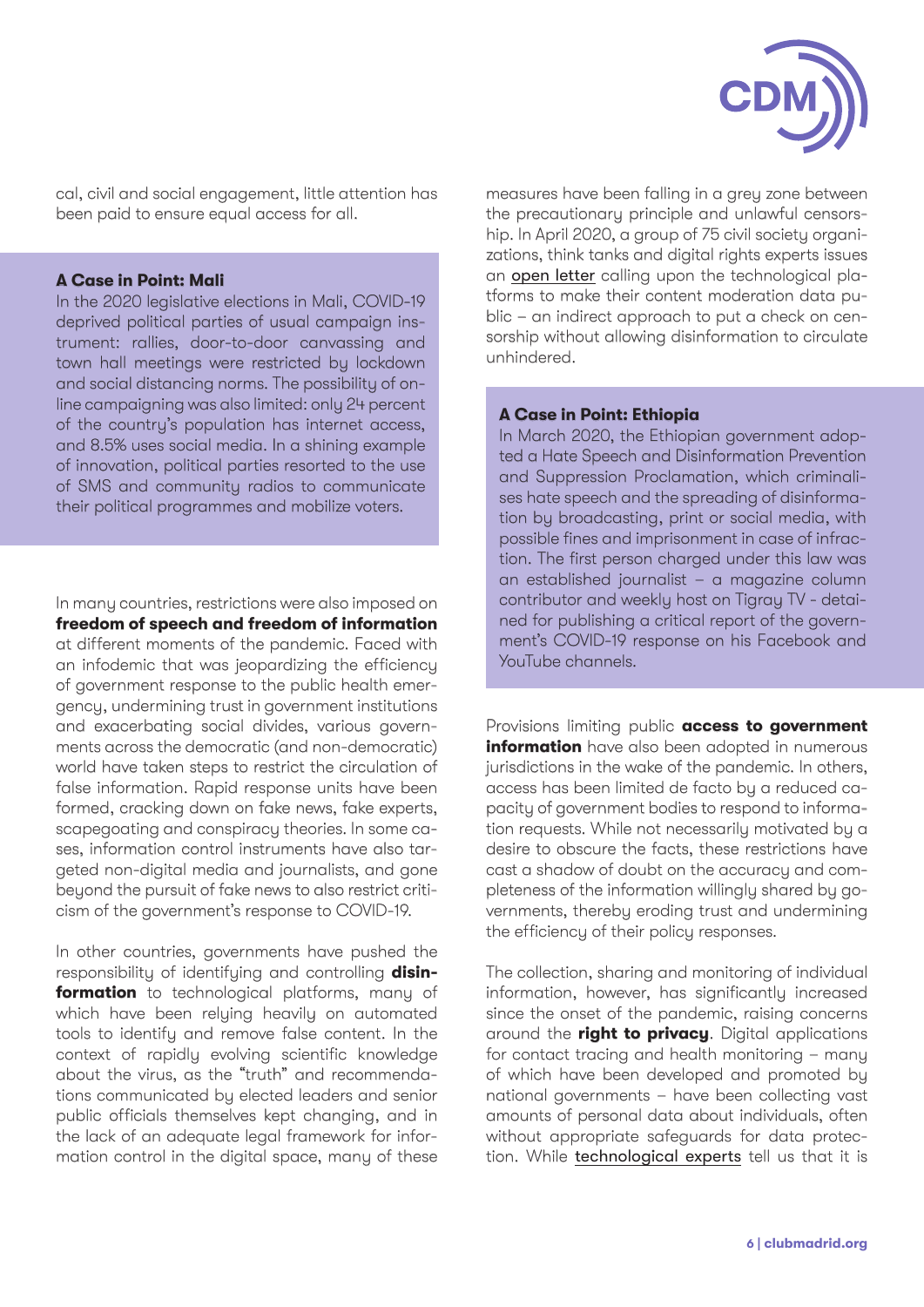possible to design such apps securely, with open source technology that does not collect geolocation data and does not transfer personal information to devices other than the user's, many government-sponsored contact tracing tools have fallen short of these standards.

#### **A Case in Point: Ecuador**

The government of Ecuador, like many others, has been collecting citizens' personal data on various digital platforms to monitor their compliance with COVID-19 restrictions, trace contacts and offer e-health services. Ecuador, however, has been doing so without a legal framework for data protection nor an independent oversight body. While the Constitutional Court has ruled that the use of digital tools for COVID-19 surveillance is constitutional, the risk that the data may be compromised or used for purposes outside of pandemic management continues to raise concerns among human rights protection organizations.

Finally, economic, social and cultural rights have also been affected by the COVID-19 pandemic, in ways that call into question the ability of democratic systems to deliver responses that meet their citizens' most pressing needs. Lockdowns, social distancing requirements and mandatory limits on public-facing business activity have deprived millions of people around the world of their **right to work**, in many cases for months on end. Unsurprisingly, [Human Rights Watch](https://www.hrw.org/news/2020/06/29/protecting-economic-and-social-rights-during-and-post-covid-19) reports that countries that had well-funded social protection systems at the onset of the pandemic have fared better at limiting the consequences of this massive temporary unemployment. Emergency measures such as direct livelihood or housing support, moratoriums on debt payment, utility costs suspension and tax cuts have all been recommended as useful measures to preserve citizens' **right to an adequate standard of living**. Yet in many countries, including in the developed and democratic world, social protection systems and emergency support schemes have been insufficient or have failed to support all workers who lost their income. Gig workers, infor-

mal workers, migrant agricultural workers and domestic workers have been among the most excluded groups. As a result, many people have become unable to afford basic necessities such as rent, utilities and food, and the economic fallout of the pandemic is estimated to push as many as a half-billion people worldwide into poverty.

#### **A Case in Point: Europe's Roma Populations**

With approximately 10 to 12 million people, the Roma make up the largest minority group in Europe. While they are spread over several countries, most Roma live in settlement communities where housing, water and sewage infrastructures are severely deficient. Most make a poor living from informal employment and many do not have access to national social protection systems. Limited access to healthcare, drinking water, sanitation and food has made them more vulnerable to COVID-19, while lockdowns have destroued their livelihood and placed them among the groups most affected by the economic impacts of the pandemic.

Governments' ability to protect children's **right to education** has also been called into question, including in developed and democratic countries. According to [UNICEF](https://data.unicef.org/topic/education/covid-19/), more than 1 billion children worldwide are at risk of falling behind due to school closures aimed at containing the spread of CO-VID-19. With school closures across 188 countries, remote learning programmes (online or broadcast) have been implemented in 90 percent of countries - but inequalities in access to digital technologies and parental support have limited access to that right for more than one-third of all students.

## **3. COVID-19 and social inclusion**

COVID-19 and the disruptions it has brought to the mechanisms of democracy and fundamental rights have not been affecting all citizens equally. An OXFAM [Briefing Paper](https://www.google.com/url?sa=t&rct=j&q=&esrc=s&source=web&cd=&ved=2ahUKEwiPhbb1zMjuAhVKSsAKHSSfCrkQFjACegQIAxAC&url=https%3A%2F%2Foxfamilibrary.openrepository.com%2Fbitstream%2Fhandle%2F10546%2F621149%2Fbp-the-inequality-virus-250121-en.pdf&usg=AOvVaw3fMkyDKpn2oyNWSFaoljpm) published in early 2021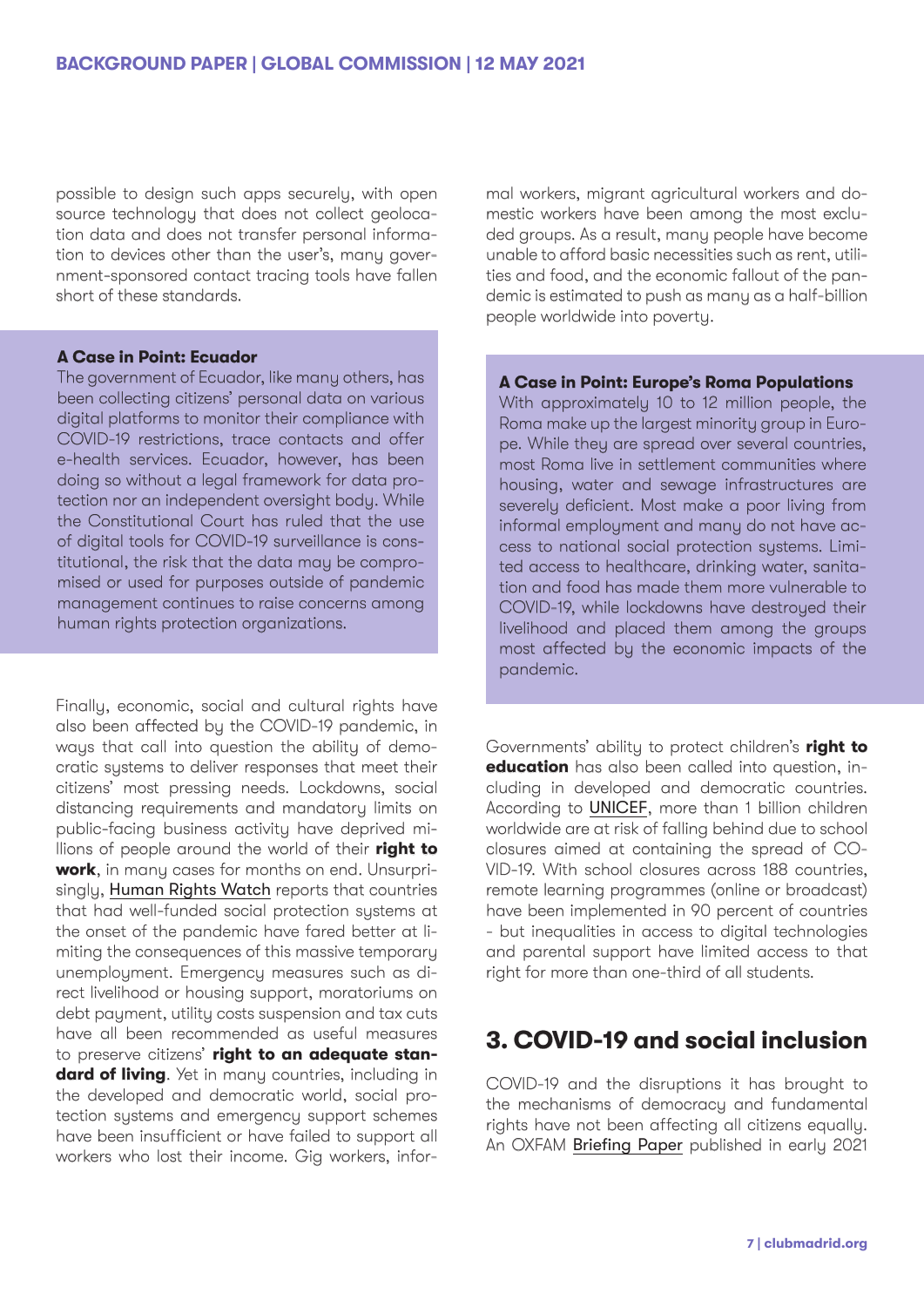

has dubbed the COVID-19 virus "the inequality virus", reporting that it has exposed and amplified existing **inequalities of wealth, gender and race**, and could be the first episode in recorded history to lead to an increase in inequality in almost every country at once. All around the world, socio-economic status has conditioned individuals' ability to protect their health and withstand the economic consequences of COVID-19. Lockdowns and workfrom-home arrangements – two measures adopted by most countries to limit the spread of the virus – presuppose access to white-collar jobs, while school closures in turn presuppose access to workfrom-home or alternative child-care arrangements for working parents. Access to decent housing conditions is also a pre-condition for the success of confinement measures aimed at keeping people safe within their homes.

#### **A Case in Point: United Kingdom**

The UK illustrates the challenges of inequality related to online education in situations of school closures. About 9 percent of children in the UK do not have access to a laptop, desktop or tablet at home. Last Spring, as schools were closed across the country, 71% of children in government-funded state schools – the economical alternative to fee-based private schools – received less than one daily online lesson. Children from better-off families spent on average 30 percent more time on learning than those from poorer families, and better-off parents reported feeling more able to support their children than socio-economically disadvantaged parents.

With socio-economic status as an underlying driver, the [World Justice Project](https://worldjusticeproject.org/sites/default/files/documents/Global Justice Gap-11-02.pdf) identifies four groups that have been suffering particularly acutely from the public health emergency and its ramifications: those lacking legal identity or legal status (migrants); those without secure housing rights; informal economy workers; and groups affected by various forms of systemic discrimination, including women. According to a UN Women [Policy Brief](https://www.unwomen.org/-/media/headquarters/attachments/sections/library/publications/2020/policy-brief-addressing-the-economic-fallout-of-covid-19-en.pdf?la=en&vs=406), COVID-19 has confronted **women** around the world with a disproportionate increase in unemployment or reduced employment, as well as unpaid care duties

#### **A Case in Point: Nepal**

According to a [Rapid Gender Analysis of CO-](https://asiapacific.unwomen.org/-/media/field office eseasia/docs/publications/2020/11/np-rapid-gender-analysis-on-covid-19-nepal-2020-en.pdf?la=en&vs=5043)[VID-19](https://asiapacific.unwomen.org/-/media/field office eseasia/docs/publications/2020/11/np-rapid-gender-analysis-on-covid-19-nepal-2020-en.pdf?la=en&vs=5043) led by the Ministry of Women, Children and Senior Citizens (MoWCSC) of Nepal, 83 percent of Nepalese women lost their main source of income in the early months of the pandemic, with wage workers, farmers, landless women, and women from Dalit and Madhesi communities among the most affected. Meanwhile, women's unpaid domestic work increased as a result of having more people inside the home, the return of migrant family members and school closures; and women employed as domestic workers have seen their daily hours of work increase two- to threefold. The interruption of emergency services for gender-based violence response during the lockdown also compounded the vulnerability of women and girls to domestic abuse.

related to home-schooling or healthcare. With women making up 70 percent of the healthcare workforce worldwide, they have also been more exposed to COVID-19 infection.

These multiple dimensions of vulnerability often intersect, resulting in the marginalization of identifiable segments of the population -- ethnic and

#### **A Case in Point: Senegal**

Informal economy workers represent approximately 90 percent of Senegal's workforce and contribute about 45 percent of the country's GDP. With the announcement of social distancing measures in March 2020, a large share of these informal economy workers – small market vendors, restaurateurs, hairdressers, domestic workers – lost all or part of their income, without the benefit of any unemployment insurance or social protection. While the Senegalese government put in place relief programmes, these focused primarily on supporting private businesses. In early June 2020, the announcement of an extension to lockdown measures prompted violent demonstrations in cities across the countries, by young men and women wishing to claim back their freedom of enterprise and right to livelihood.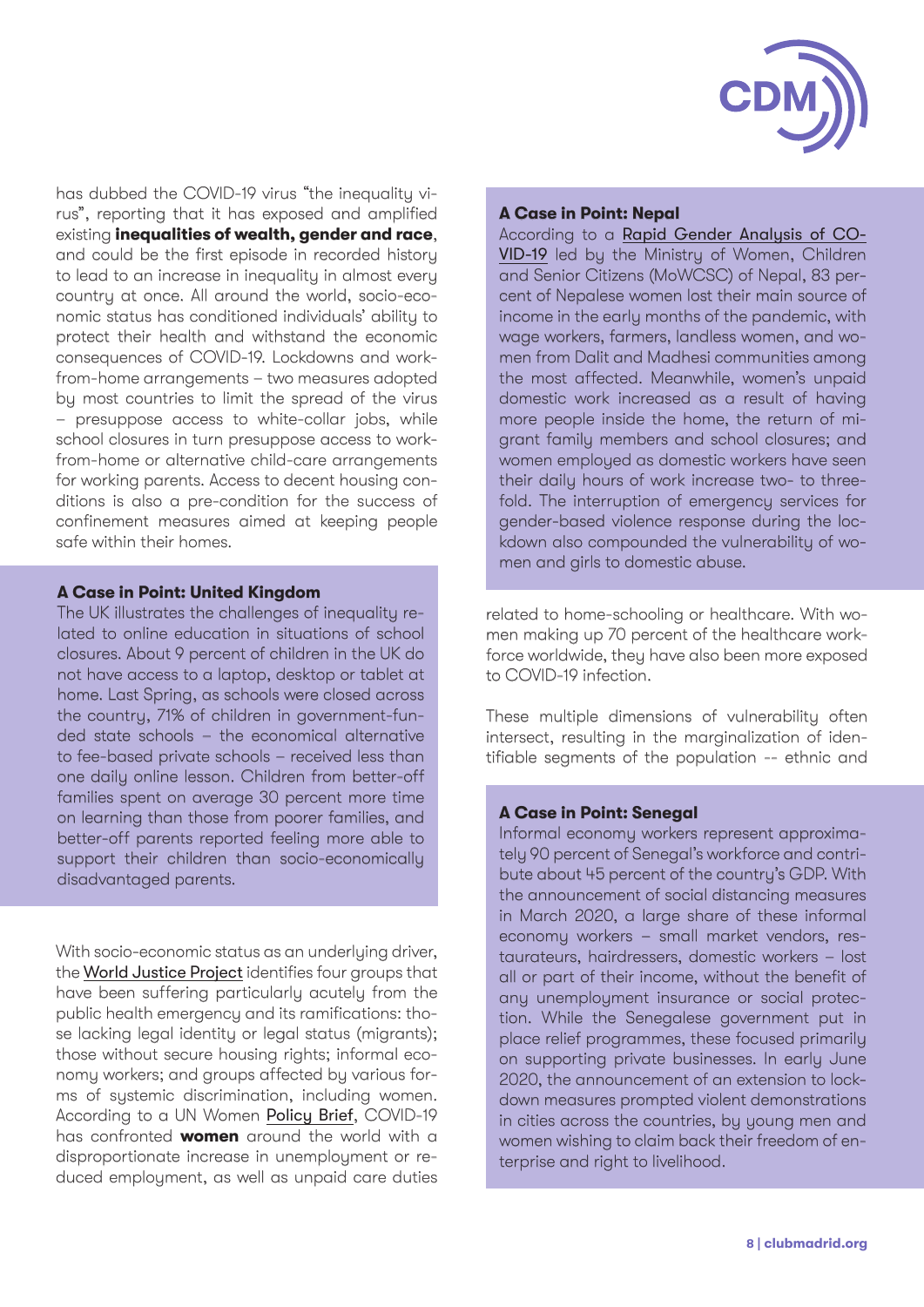religious groups, LGBTIQi populations, minorities, migrants -- with dramatically higher rates of infection and lower rates of access to testing, treatment and vaccines among these groups. Even in countries where targeted measures were taken to make healthcare services accessible to marginalized communities, deep-seated inequalities reflected in their socio-economic status have compounded their vulnerability to the pandemic. A lower rate of access to livelihood support and social protection services has also dramatically compounded the financial impact of the pandemic on these groups, who have been forced to depend more heavily on support from community organizations and charities to make up for lost income.

#### **A Case in Point: Colombia**

In February 2021, the Colombian government announced a decision to grant a ten-year temporary protection status to all Venezuelan migrants in the country. Praised by international agencies such as IOM and UNHCR, this measure enables all Venezuelan migrants – estimated at 1.7 million people - to access basic services in Colombia, including healthcare and vaccination, as well as the right to employment and social protection. It responds to the urgent needs of migrant families, most of whom already lived in a situation of economic precarity prior to the pandemic. According to the Interagency Group on Mixed Migration Flows (GIFMM), the percentage of Venezuelan families in Colombia consuming three meals a day has fallen from 69 percent to 26 percent since the onset of the pandemic, and 25 percent report they do not know where they will live next month.

While the health consequences of COVID-19 have, generally speaking, been more threatening for older citizens, the social and economic repercussions of the pandemic have drastically changed the lives of **young people** around the world. In Africa, where those under 35 make up 75 per cent of the continent's population, interrupted access to education, training and employment has been the number one concern for young people – more than the public health situation itself. The inability of governments to deliver on the needs of a demographic that represents 75 per cent of the population, while not new, has highlighted the vital fragility of democratic systems in the region during the pandemic. According to Mo Ibrahim Foundation's Now Generation Network [survey](https://mo.ibrahim.foundation/sites/default/files/2020-07/ngn-survey-report.pdf) of July 2020, young people now call for agency and ownership of the COVID-19 recovery process, in a region where political power dynamics have notoriously excluded them from decision-making structures.

The rapid expansion of digital technologies as instruments of resilience to the perturbations in professional, educational, commercial and social activity has also heightened the dynamics of exclusion arising from the **digital divide**. In most countries, citizens from marginalized communities have lower access to digital devices and internet services, which has severely limited their access to some of the most widespread responses to the pandemic, including digital information sharing, online education and telehealth services. Among those with digital access, lower rates of digital literacy have also hampered effective access to valuable public information and heightened vulnerability to disinformation. A lack of digital access and digital literacy has

#### **A Case in Point: Canada**

Canada is among the world's most connected countries, with a rate of internet access near saturation among Canadians aged 15 to 64. Among elderly citizens, however, internet penetration is much less extensive, with roughly 30 per cent of seniors reporting that they do not use the internet at all. The digitalization of public and private services prompted by the COVID-19 pandemic has left many feeling disconnected, with difficulties in accessing government services and information, online shopping and social interactions. In November 2020, the Canadian Bankers Association (CBA) announced a partnership with a national NGO to provide introductory digital literacy education for Canadian seniors who are not using the internet so they can access it affordably and securely.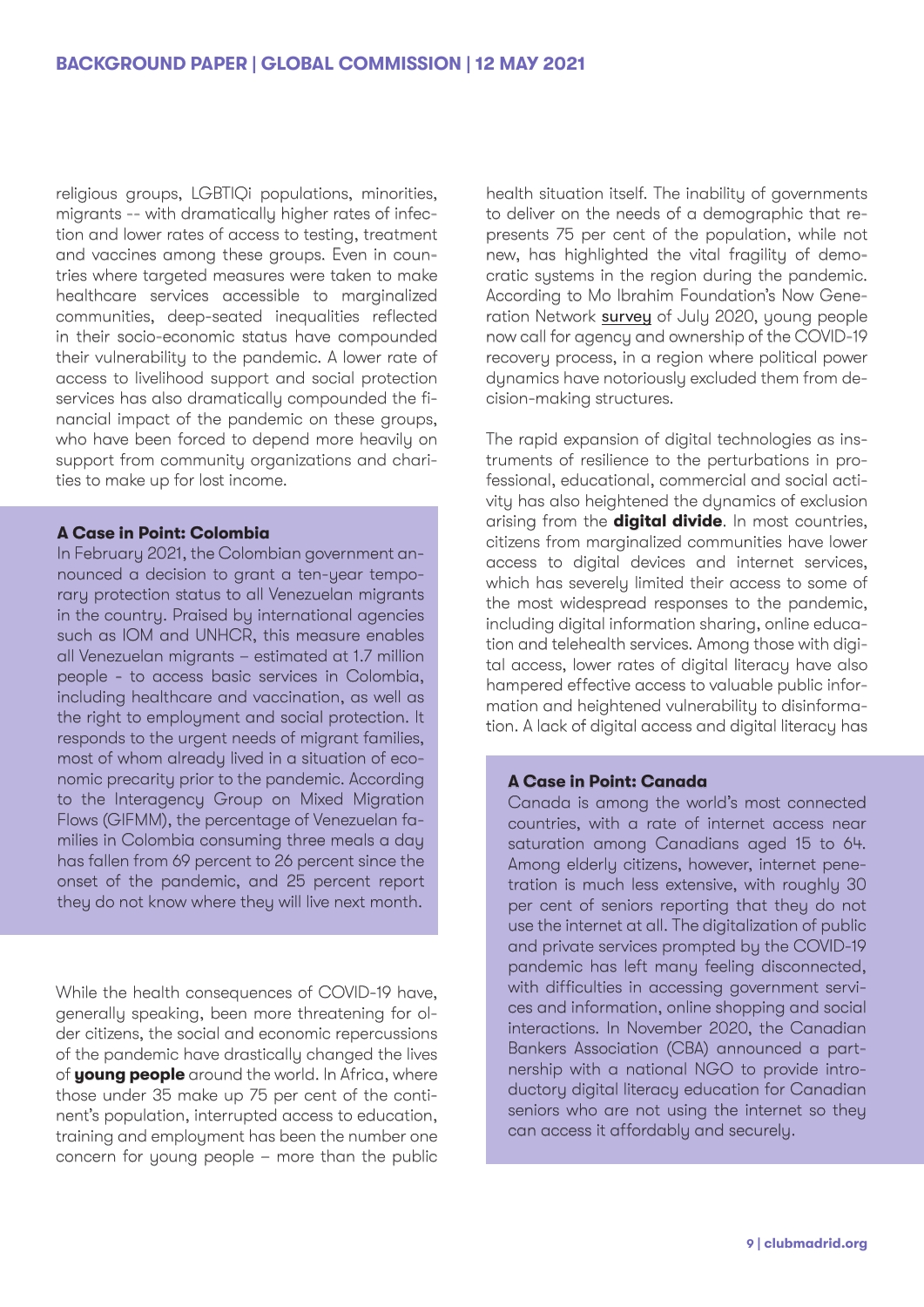

also hampered the ability of **elderly citizens** from all socio-economic groups to use all those services that, as a result of the pandemic, have been moved online. As the world prepares for post-COVID-19 recovery, the UN Commission for Social Development, at its 59th session in February 2021, highlighted the potential for digital technologies to provide new solutions to development challenges and called upon UN Member States to bridge the digital divide as a measure to attain inclusion for all.

Put together, these flagrant gaps in the ability of democratic systems to deliver equitable health and economic protection to all their citizens have given rise to growing calls for new social contracts. Around the world, COVID-19 has brought to the fore the importance of **inclusive social protection** schemes, revealing cracks in the most advanced social systems and dramatically highlighting the need to rethink social protection in countries with large informal sectors. Around the world, CO-VID-19 prompted governments to adopt temporary instruments to help the most vulnerable citizens withstand the economic impacts of the crisis. The [OECD](https://www.oecd.org/coronavirus/policy-responses/supporting-livelihoods-during-the-covid-19-crisis-closing-the-gaps-in-safety-nets-17cbb92d/) has however noted wide differences in the accessibility and generosity of these programmes across countries, and their ability to adjust swiftly to rapidly changing circumstances has been called into question. In most cases, these temporary schemes have been adopted without clear timelines of duration, without consultation with civil society groups representing vulnerable communities, and without a plan to convert them into sustainable instruments of social protection. Whether or not they will be extended past the public health emergency phase, and into the economic recovery phase, is a question that continues to haunt millions of vulnerable citizens, while the legacy of deficit these temporary instruments will leave in public finances, in the absence of sustainable financing mechanisms to support them, is a major concern for public book controllers.

Last October, a 14-member Working Group on Transforming Multilateralism for 21st Century Social Justice and Inclusion, led by the Friedrich-Ebert-Stiftung in the framework of Club de Madrid's Annual Policy Dialogue 2020, observed

#### **A Case in Point: Brazil**

In April 2020, the government of Brazil adopted one of the most generous temporary support schemes in Latin America to help the country's most impoverished communities face the economic repercussions of COVID-19. Payments extended to informal workers and small enterprises, and additional assistance was offered to single mothers. It is reported that COVID-19 payments brought extreme poverty in Brazil to its lowest level since the 1970s. In January 2021, however, the financial unsustainability of the scheme brought it to its conclusion, leaving over 30 million Brazilian families without livelihood support.

that inequalities are aided by an international tax system that has fostered low levels of corporate taxation and allowed tax avoidance by owners of very large fortunes. This drives a deficiency in tax revenues and hinders the capacity of national governments to invest in social protection – and calls for increased taxation of corporations and large fortunes are rising. Argentina adopted a one-time levy on the country's richest taxpayers last December to finance COVID-19 relief measures; the UK's Wealth Tax Commission recommended doing the same; and the governors of several US states are considering it. The idea of increased taxation has also been gaining support among the wealthiest themselves. [Patriotic Millionaires](https://patrioticmillionaires.org/about/), a group of wealthy Americans concerned about the destabilizing concentration of wealth in the US, has been advocating for fair taxation for over 10 years – but COVID-19 has brought them new allies. Launched in June 2020 by Danish-Iranian businessman Djaffar Shalchi, the [Millionaires for Humanity](https://www.millionairesforhumanity.com/) initiative brings together over 80 high net worth individual from 8 countries who are calling for increased taxes on the rich to help societies recover from COVID-19:

"The problems caused by, and revealed by, CO-VID-19 can't be solved with charity, no matter how generous. Government leaders must take the responsibility for raising the funds we need and spending them fairly. We can ensure we adequately fund our health systems, schools,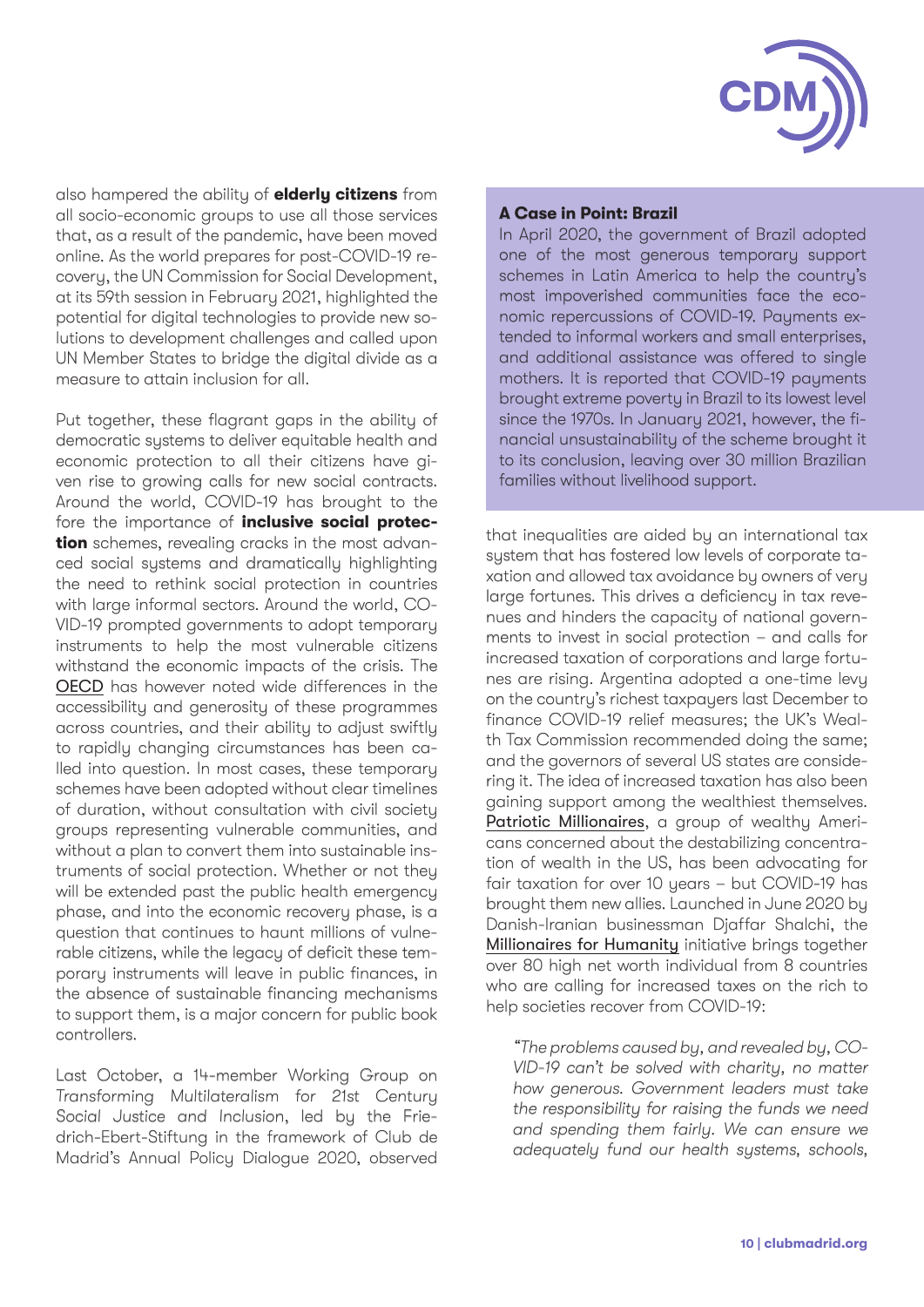and security through a permanent tax increase on the wealthiest people on the planet, people like us." (Millionaires for Humanity, 13 July 2020)

Social inclusion for vulnerable communities in the COVID-19 recovery phase is, it seems, increasingly perceived as going hand-in-hand with greater fiscal inclusion of the wealthiest. The push-back observed among numerous business, intellectual and civil society groups in response to wealth tax laws or proposals, however, indicate that broad consultations and social dialogue are critical to the political sustainability of such reforms.

## **4. COVID-19 and effective leadership**

The COVID-19 pandemic is also proving to be a litmus test for political leadership. Faced with the unprecedented combination of a pandemic and an infodemic, political leaders around the democratic world have taken a variety of approaches to define, communicate and implement their policy response, some with more success than others.

Leadership styles have been compared and contrasted, with numerous commentators highlighting the relative success of leaders that have relied on scientific evidence and epidemiological data to define their policy response, and empathy to communicate it . In numerous countries, **science-based leadership** has brought into the political spotlight senior public servants, such as chief medical advisors and public health directors, who have come to share with Executive leaders the responsibility of officially communicating to the public COVID-19 data and policy responses. With or without senior public servants by their side, Executive leaders who have relied on a constant inflow of scientific and epidemiological data to define and revise agile policy responses focused on public health outcomes have been found to be most effective.

#### **A Case in Point: New Zealand**

New Zealand is often mentioned as an example of effective leadership in the management of CO-VID-19, and its success is mainly attributed to the clarity of government communications. The Prime Minister of New Zealand, accompanied by the Director General of Health, have communicated firmly yet empathetically, in both formal briefings and informal live sessions on social media. Prime Minister Ardern's regular personal presence on social media, strong working relationship with the science community and willingness to answer questions are said to have been determinant for her success.

On the other end of the spectrum, political leaders who have ignored scientific evidence -- played down the gravity of COVID-19, dismissed prevention measures that had proven effective and even in some cases contributed to disinformation – have been dubbed irresponsible and, in many cases, have lost the trust of a significant part of their population. In between the two extremes, however, there are numerous leaders who, without denying or ignoring scientific data, have used it unevenly or intermittently to guide their policy response, at times giving priority to economic or political considerations at the detriment of public health outcomes. While justified and important, the act of balancing public health, economic and political considerations must be explained effectively, within government circles and to the public, lest it may result in confusion. In numerous countries, scientific advisors and even government members have spoken publicly against government policy, thereby weakening trust and support among citizens.

**Communicating policy responses** to COVID-19 has been a challenge overall for numerous leaders. Faced with a citizenry whose trust in political leadership and institutions had been falling rapidly in recent years, they have had to devise effective approaches to rally the population behind policy measures that would dramatically disrupt their lives for months. The basic principles of effective com-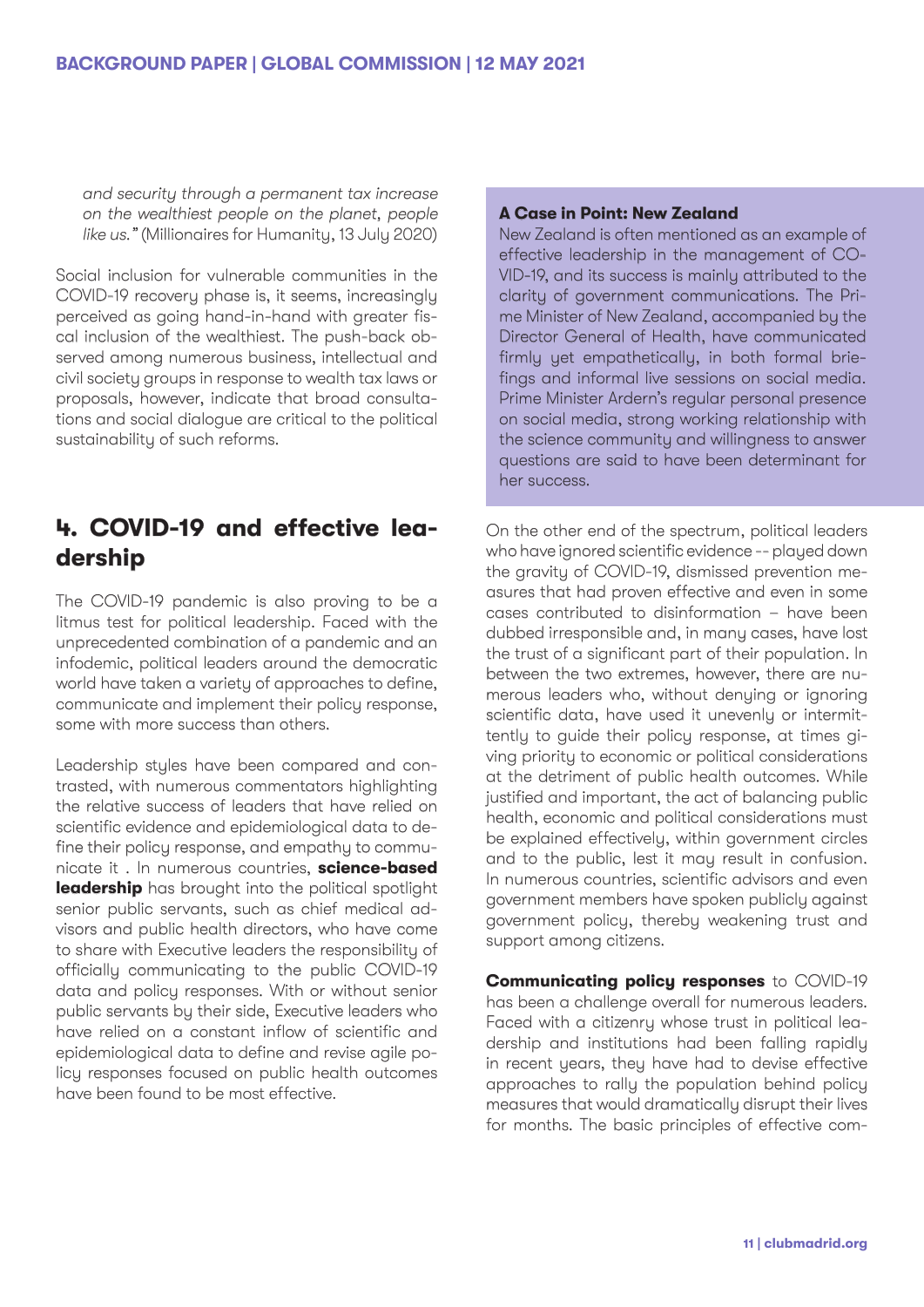

munication -- being first, being right, building trust, showing respect, expressing empathy and promoting action – certainly apply to this situation, but analysts have underscored the particular importance of **empathy** in determining the effectiveness of pandemic-related communications. Leaders who have been communicating frequently and proactively, using varied and creative technological tools to engage with different groups of citizens in proximity settings, and who have acknowledged and directly addressed citizens' concerns, have been found more successful at securing their trust and rallying their enduring support. Leaders who, on the contrary, have relied primarily on a traditional approach to communication, based on formal addresses and message control, have tended to find themselves running behind the tide of disinformation and more vulnerable to criticism.

Beyond policy making and communications, another important dimension of political leadership in numerous countries has had to do with **policy coordination** between government agencies and between government levels – a challenge particularly acute in federal states with a complex distribu-

#### **A Case in Point: Spain**

Spain provides an example of the importance of mobilizing effective and legitimate coordination mechanisms to ensure a coherent policy response to COVID-19 in countries with a high level of decentralization. Policy coordination between Spain's 19 sub-national entities relied on existing coordination structures that had long suffered from a lack of legitimacy among its participants. Through the COVID-19 pandemic, the Conference of Presidents and Inter-territorial Health Council have been called upon on a needs basis, often with the objective of stamp-marking unilateral decisions of the central government. Constant political bickering and legal challenges by sub-national governments of the measures adopted by the central government have made policy coordination a difficult part of COVID-19 management in Spain.

tion of competences for public health, healthcare, economic policy and social services. As evidenced by the Forum of Federation's [collection of analyses](http://www.forumfed.org/collection/dealing-with-the-covid-crisis-in-federal-and-devolved-countries/) from federal and devolved countries, the irruption of COVID-19 had a temporary centralizing effect in numerous federations, with the central government leading the policy response in the first days or weeks of the pandemic. In others, however, early action came from the federated entities before the central government stepped in.

While the locus of early action certainly played a role in shaping perceptions of leadership in the beginning of the pandemic, the existence of effective policy coordination mechanisms quickly became the dominant factor in determining leadership success on that score. Unsurprisingly, countries that already had regular high-level policy coordination mechanisms before COVID-19, or that swiftly constituted such structures, have been more successful at developing policy responses that satisfy both national coherence and territorial flexibility. Countries where interjurisdictional coordination structures have been lacking or insufficiently relied upon have seen more dislocated policy responses, often accompanied by political bickering and blame throwing that have exacerbated tensions and undermined citizens' perceptions of political leaders.

The pandemic has also highlighted the importance of **good governance** for the effective delivery of public services in emergency response. Communication and coordination mechanisms for data-sharing and resource-sharing across jurisdictions, agile and transparent public procurement processes, and adequate human resources and technical infrastructures have been critical to ensure that the policies adopted in response to the COVID-19 public health crisis could be implemented effectively through public administrations.

In numerous countries, the imperative of expediency in crisis response significantly reduced, if not eliminated, the **space for civil society** engagement in public policy-making. In the early phase of the pandemic, as governments were expected to react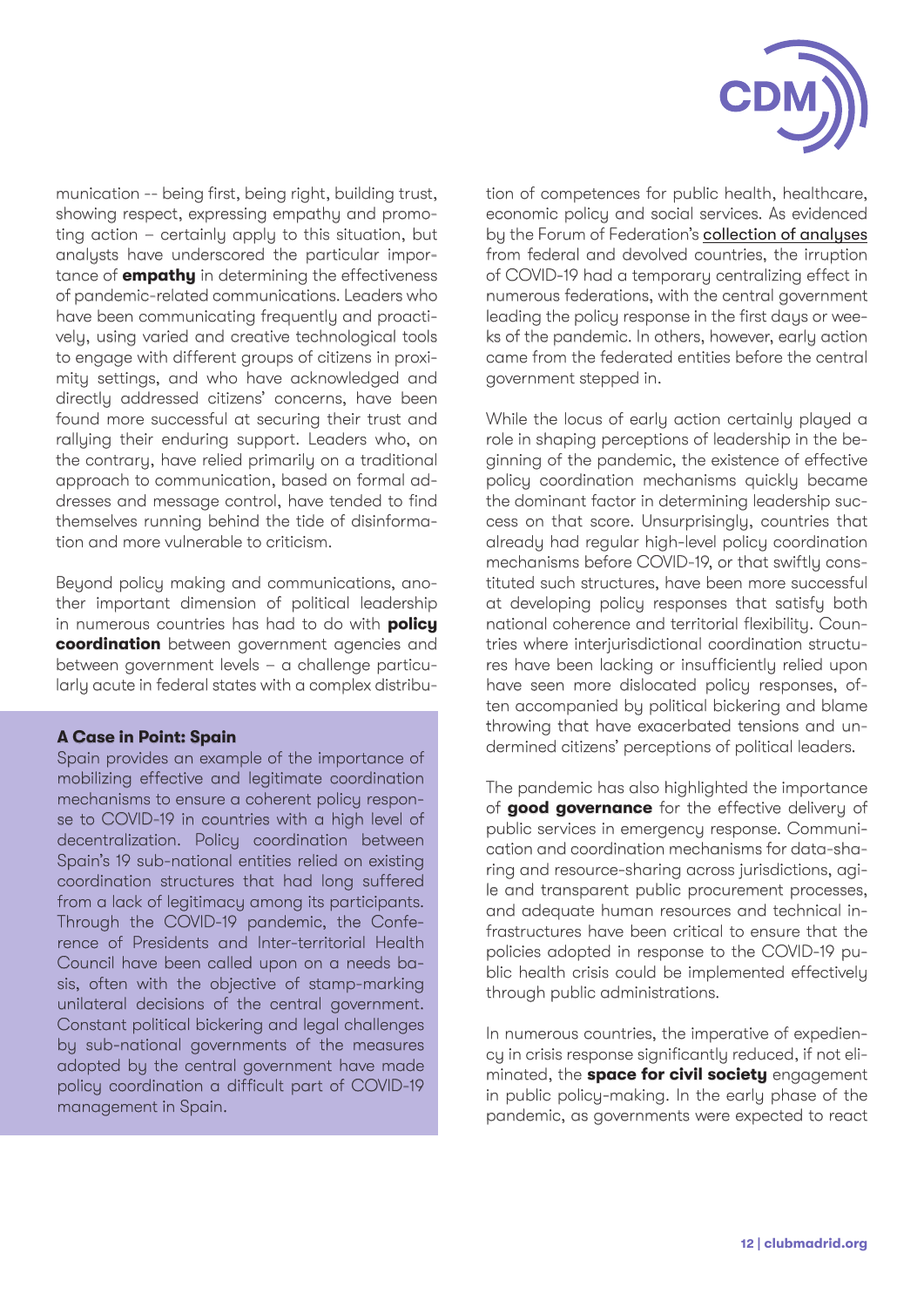swiftly to an emerging threat, closed-door decision making was broadly accepted. As time dragged on, however, social groups have started calling on political leaders to reactivate consultative mechanisms to enable civil society to provide input into government policy and question government action, particularly as it relates to COVID-19 and its economic repercussions. In numerous countries, civil society organizations have been playing important roles as information transmitters and service providers in the COVID-19 response, particularly among vulnerable communities; and effective communication and coordination with them has been hailed a component of effective political leadership. Countries that have maintained active cooperation and engagement with civil society organizations in policy-making processes, however, remain exceptions.

#### **A Case in Point: Croatia**

Croatia provides an example of the value of civil society organizations in COVID-19 response. Since the outbreak of the pandemic, Croatian civil society organizations have played a fundamental role in providing support to vulnerable communities, demanding government transparency and ensuring continued citizen participation in decision-making. While major consultation mechanisms have been halted by the pandemic, civil society has been able to continue its oversight of government action, and a shining example of civil society advocacy success is the government's withdrawal of a mobile contact tracing application that, according to civil society voices, threatened the privacy of citizens.

## **5. COVID-19 and democratic culture**

Closely linked to political leadership is the question of democratic culture – a soft concept referring to citizens' collective commitment to democratic va-

lues and willingness to engage in democratic life. While data on the impact of COVID-19 on democratic culture remains scarce, various public opinion surveys suggest that the onset of the pandemic prompted citizens from around the world to **"rally around the flag"** and give leaders whom they had previously been doubting a vote of confidence as they struggled to address an emergent threat – a phenomenon routinely observed around large disruptive events such as international conflicts and natural disasters. According to the [2020 Edelman](https://www.edelman.com/research/trust-2020-spring-update) [Trust Barometer Spring Update](https://www.edelman.com/research/trust-2020-spring-update), trust in government (in 28 countries surveyed) increased 11 points, to an all-time high of 65 percent, in the first months of the pandemic. Citizens' preferences also turned away from international cooperation and toward strong national leaders, and appetite for risk-taking went down. In most federal systems, this played in favour of a centralizing effect, albeit temporarily, with citizens turning to a unifying figure for leadership.

Some analysts suggest that these may be early indicators of a more authoritarian outlook taking root. Others observe, however, that popular support for public health measures that restrict civil liberties has been highest in communities with strong **democratic values and social trust**. This is in line with studies conducted in the wake of the 9/11 terrorist attacks, which concluded that citizens with a strong commitment to democracy were more likely than others to support anti-democratic responses in the interest of protecting public safety. In other words, support for a strong response to a crisis situation, including the temporary suspension of fundamental rights, does not necessarily entail a lesser commitment to democratic values among citizens. On the contrary, it would appear that democratic culture includes an implicit commitment to accept, in exceptional circumstances, the temporary sacrifice of individual rights in the interest of the community, much in line with the exceptions envisioned by the law.

Globally, however, citizens' acceptance of the res-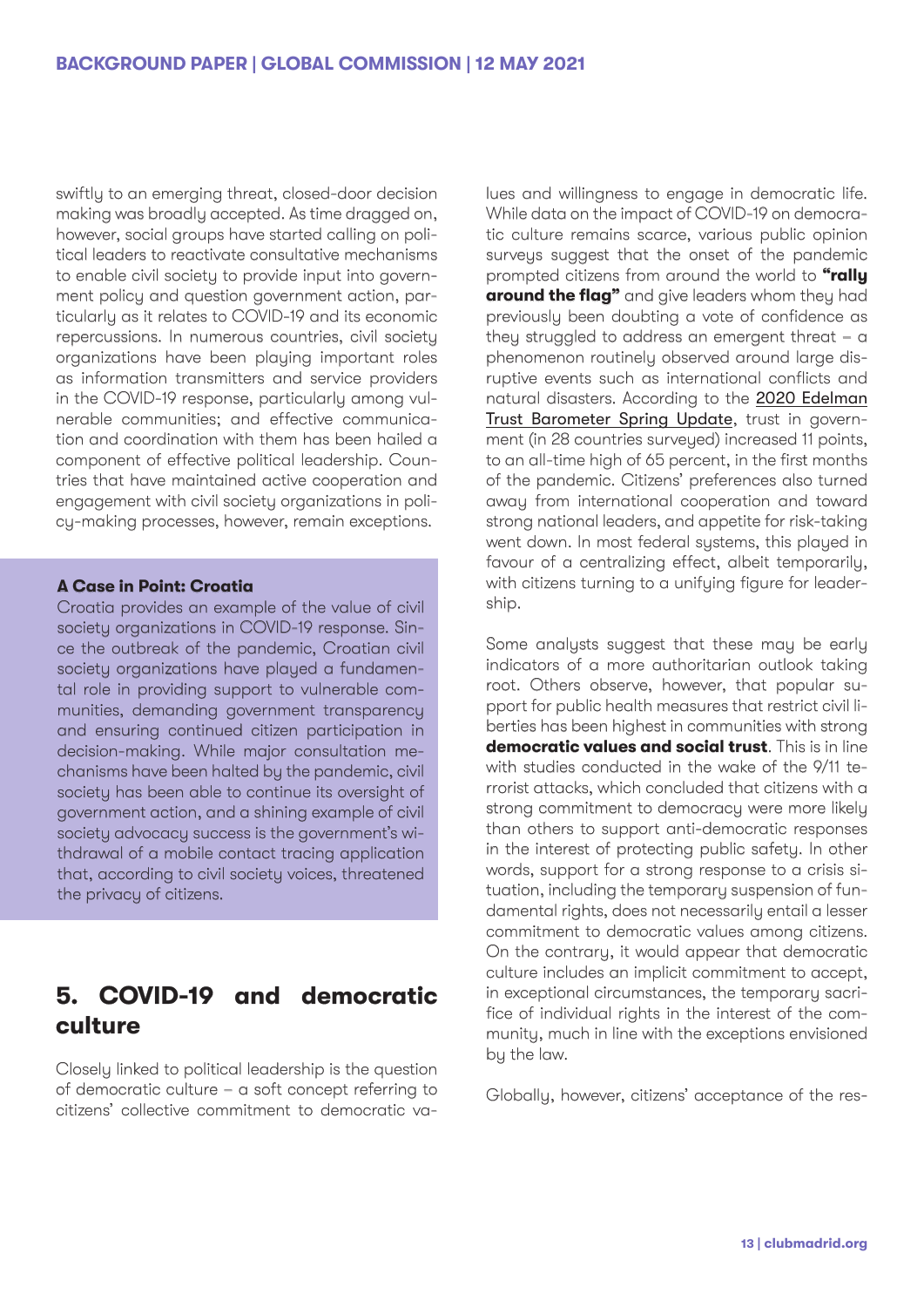

trictions imposed onto them by the pandemic has waned with time. As emergency fatigue grows and economic woes become heavier to bear for a larger number of people, political repercussions appear inevitable. The [2021 Edelman Trust Barometer](https://www.edelman.com/trust/2021-trust-barometer) shows that, in all of the 28 countries surveyed, citizens' **trust in government** lost in the second half of 2020 most of the ground it had gained in the first half. Trust in other social actors – such as CEOs, journalists and religious leaders – has also eroded, while citizens are reporting a heightened sense of urgency to address various societal problems, from healthcare to povertu, from climate change to disinformation.

This points to the crucial importance for democratic leaders to rekindle citizens' trust in government before the next emergency happens. It also suggests that new mechanisms for **democratic participation and civic engagement** – giving citizens more of a say in addressing those societal problems that they now perceive with a heightened sense of urgency – could be part of the solution, especially as countries start turning their attention to "building back better" after the acute phase of the public health emergency wanes. Fifteen years ago, the very first proposition put forward by the UN Special Envoy for Tsunami Recovery in his [report](https://www.preventionweb.net/files/2054_VL108301.pdf) was that "governments, donors, and aid agencies must recognize that families and communities drive their own recovery". While social distancing and lockdowns severely restricted the possibilities for active citizenship in most countries in the first phase of the COVID-19 pandemic, digital technologies have opened up new possibilities for civic engagement, from virtual town hall meetings to online hackathons to crowdsource ideas to tackle specific problems posed by the pandemic.

Numerous factors pre-dating COVID-19 can be invoked to explain citizens' declining trust in government, from disinformation to a crisis of representation. But one driver of downward trust around the world bears particular relevance to the emergency situation: the **culture of corruption and entitle-**

#### **A Case in Point: #WirVsVirus**

In March 2020, the German government convened the #WirVsVirus hackaton – an online meeting of over 28,000 participants who worked together over four days, in online teams, to put forward innovative solutions to specific challenges posed by the pandemic. The hackathon – the largest ever to be held in the world so far – produced over 800 ideas of technological solutions to pandemic challenges as varied as shopping, childcare and symptom monitoring. It also stands out for the diversity of its participants, 40% of whom were women, 23% were over the age of 45, and roughly half did not have a technological background.

**ment** that prevails among government institutions and leaders in so many countries. In the first months of the pandemic, the image of numerous governments was tarnished by reports of political leaders infringing travel restrictions and social distancing measures for political or personal purposes. Since vaccination began in early 2021, controversies have erupted in numerous countries around the early vaccination of government officials against the priorities set by national vaccination strategies, leading to the resignation or calls for the resignation of government officials at national and local level in numerous countries, from Spain to Argentina, from Lebanon to Peru.

#### **A Case in Point: Lebanon**

In February 2021, as COVID-19 vaccination began in Lebanon as part of the World Bank-financed Lebanon Health Resilience Project, reports emerged that political leaders – first a group of Lebanese parliamentarians, then President Michel Aoun and his entourage -- had received privileged access to COVID-19 vaccination, in violation of the terms of the national vaccination plan. The controversu prompted the resignation of the Vaccination Committee's ethics officer and the criticism of World Bank officials as well as citizens.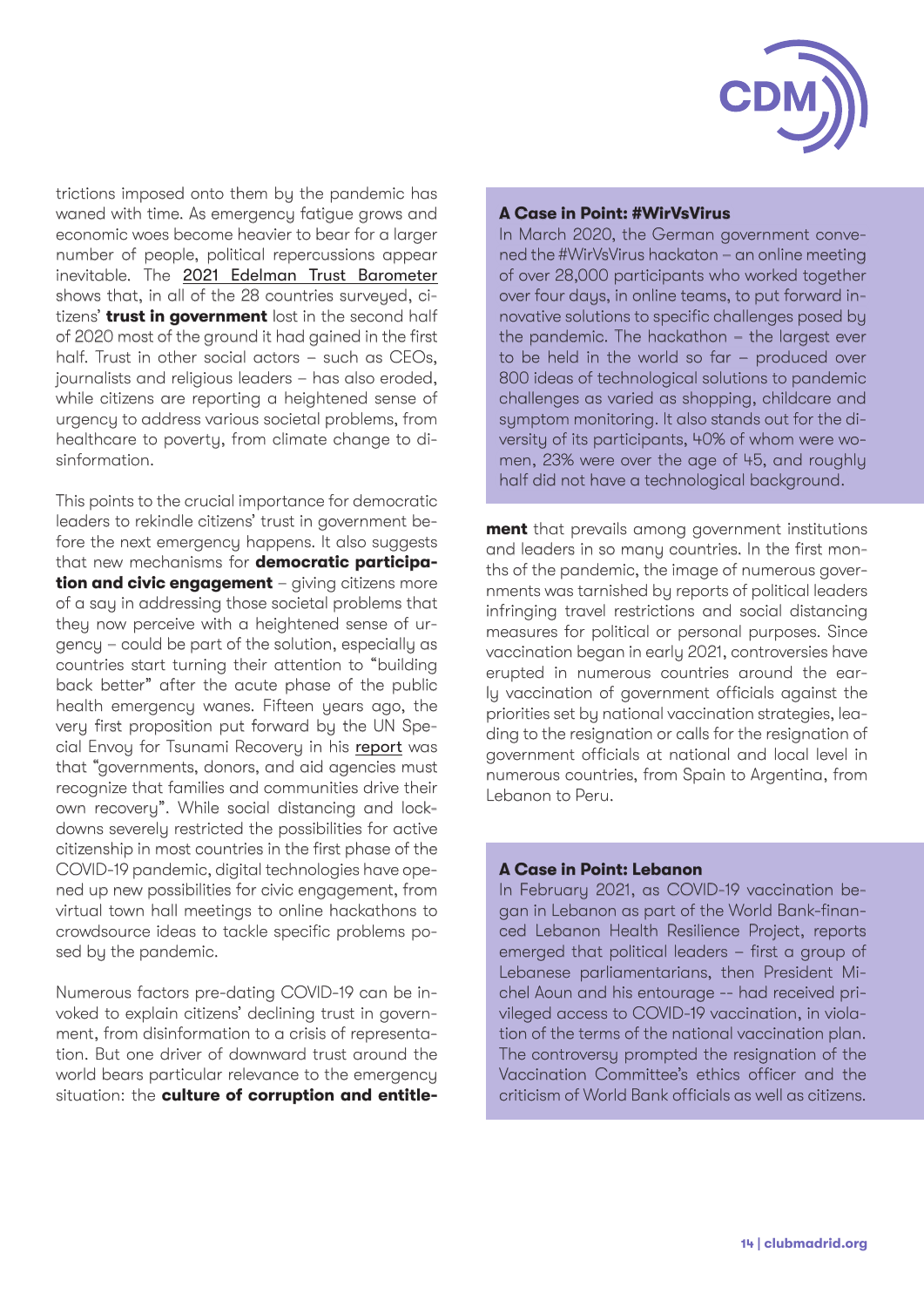Some studies suggest that citizens' trust and support for governments during the pandemic has been stronger and lasted longer where a **culture of emergency preparedness** existed – that is, where governments had prepared the public long in advance for the possibility of a crisis of the magnitude of COVID-19. Crisis preparedness affords opportunities for inclusive discussions between government officials and other social actors, including businesses and civil society, on different types of crisis response. It also allows citizens to better understand

#### **A Case in Point: Taiwan**

Taiwan provides another example of a territory that has been relatively successful at limiting the spread of COVID-19. Analysts have noted the Taiwanese government's ability to recognize and swiftly respond to the early signs of the pandemic, ensure effective policy coordination within government and with non-government actors, and communicate transparently with citizens. Many attribute this success to the wealth of lessons Taiwan had learned from the 2003 SARS epidemic, during which it had been severely criticized for its unpreparedness. Between 2003 and 2020, the lack of preparedness had been a key area of discussion within and between government authorities and civil society, leading to important, consensus-based institutional reforms in public health administration.

and assimilate their role, and the options they are given (or not given) when the emergency unfolds. Innovative approaches to foster a culture of emergency preparedness have also started to emerge, such as the use of gamification to confront citizens with different types of emergency situations and collect information on their preferences, that is then fed into the development of public policy. This democratic approach to emergency preparedness may, perhaps, be democracy's strongest argument against the thesis of "authoritarian advantage" for emergency response.

Finally, the COVID-19 pandemic has shown that the resilience of democratic culture in an emergency is influenced by **global cooperation dynamics**. The multilateral system's response to COVID-19, as essential as it has been insufficient, has played a role in shaping citizens' trust in national leaders and willingness to abide by national response measures. It has also conditioned – and is still conditioning – numerous countries' ability to deliver essential goods and services during the pandemic, including testing, treatment and vaccines.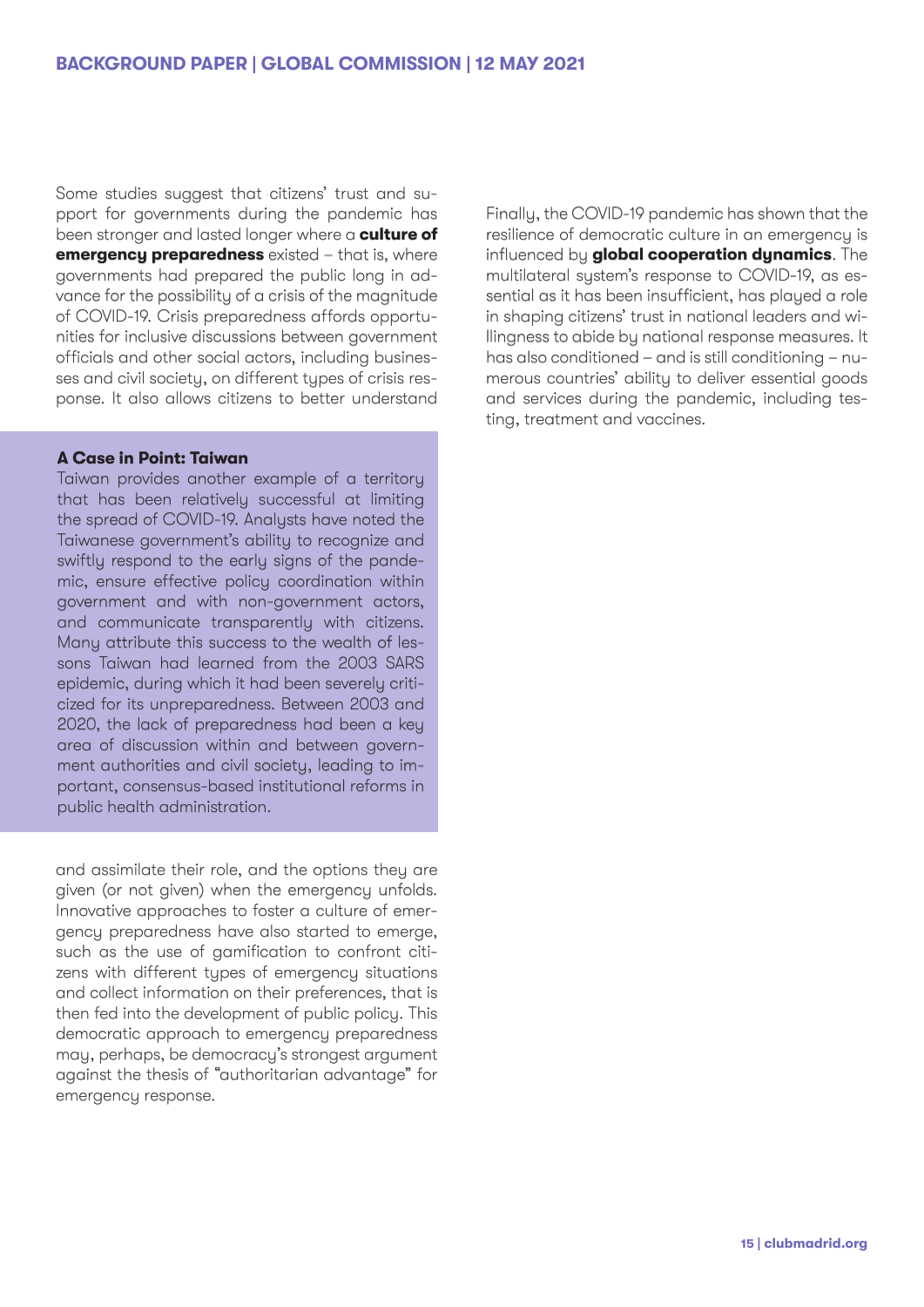

# **WHY A GLOBAL COMMISSION ON DEMOCRACY AND EMERGENCIES?**

Drawing lessons from the experience of COVID-19 to enhance democracies' resilience to future emergencies is an enormous task. Democracy experts from around the world – in international organizations, governments, think tanks, academia and civil society – have been collecting data, producing analyses and putting forward recommendations to that effect, in impressive numbers over the last year. But an effort is needed to **integrate** their thoughts into a single global effort, across thematic silos, geographies and communities of practice. It is also necessary to extend our vision beyond the emergency situation into the **recovery period** ahead, and to identify a manageable number of **priorities**  for democratic reform, with a real politik perspective, and a focus on addressing those issues that, if left unattended, could be most destabilizing and life-threatening for democratic sustems.

This is the mandate of the **Global Commission on Democracy and Emergencies**, an initiative led by Club de Madrid to bring together some of its Members – democratic former Heads of State and Government from around the world -- with other eminent international experts, all with first-hand experience of democratic leadership, emergency situations and fundamental components of democratic systems.

Over a period of six months, the Global Commission will analyse the experiences of democratic countries around the world during the COVID-19 pandemic, drawing lessons from their successes and failures at upholding democratic values and principles throughout the public health emergency. Based on this analysis, it will put forward in its final report an **actionable set of recommendations** to mend the flaws that have limited democracy's capacity to function, to deliver and to be trusted during the COVID-19 crisis, with an approach rooted in real politik, the imperative of prioritization and a keen awareness that the challenges at hand require bold solutions.

The Global Commission's final report will be intended primarily for **public policy-makers**, national and international, who believe in democracy and its capacity to reinvent itself. Elected representatives, parliamentary committees, electoral management bodies and executive branches responsible for the functioning of the democratic system in its various dimensions, will all be potential beneficiaries of the Global Commission's recommendations, as well international organizations and civil society organizations involved in democracy support.

Throughout its mandate, the Global Commission will be supported by the Club de Madrid Secretariat, with financial support from the ACS Foundation. It will also count on the valuable input of knowledge partners, including International IDEA, and benefit from input from additional guest experts from civil society and academia.

It will organize its work around a combination of plenary sessions, smaller Working Group sessions, and external consultations. It is expected to have three Working Groups, each one tasked with discussing different aspects of democratic resilience in situations of emergency:

- **• Working Group 1** Mechanisms of democracy & fundamental rights
- **• Working Group 2** Social inclusion in emergency response
- **• Working Group 3** Effective leadership & democratic culture